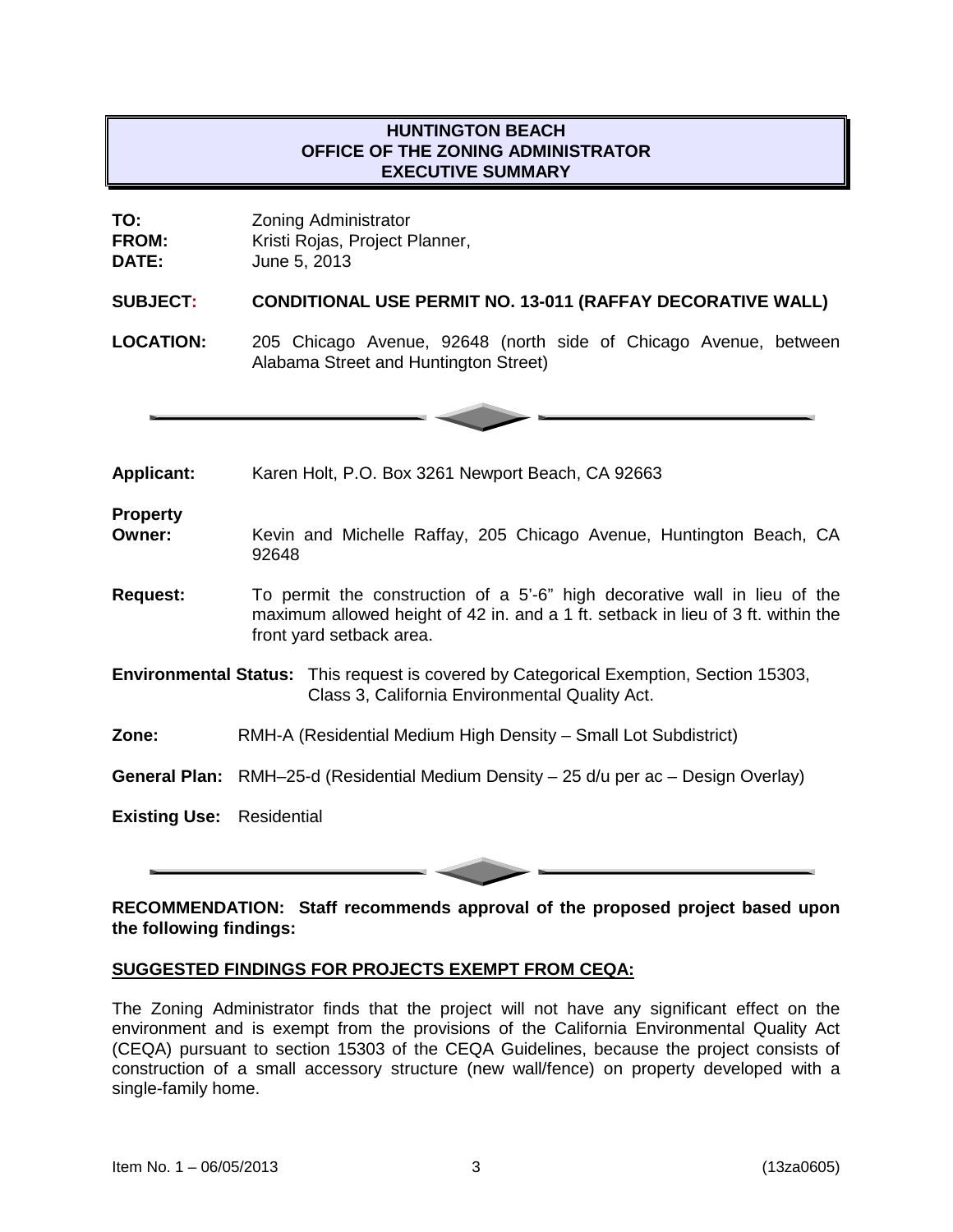# **SUGGESTED FINDINGS FOR PROJECTS EXEMPT FROM CEQA:**

The Zoning Administrator finds that the project will not have any significant effect on the environment and is exempt from the provisions of the California Environmental Quality Act (CEQA) pursuant to section 15303 of the CEQA Guidelines, because the project consists of construction of a small accessory structure (new wall/fence) on property developed with a single-family home.

## **SUGGESTED FINDINGS FOR APPROVAL - CONDITIONAL USE PERMIT NO. 13-011:**

- 1. Conditional Use Permit No. 13-011 for the construction of a 5'-6" high decorative wall in lieu of the maximum allowed height of 42 in. and a 1 ft. setback in lieu of 3 ft. within the front yard setback area will not be detrimental to the general welfare of persons working or residing in the vicinity or detrimental to the value of the property and improvements in the neighborhood. The proposed wall is located on an interior lot and constructed at a height that will not pose any significant traffic or safety concerns. The proposed wall will not negatively impact the visual character of the neighborhood because of the overall design of materials and incorporation of a landscape planter in front of the wall to soften the appearance.
- 2. The conditional use permit will be compatible with other residential properties containing similar walls in the surrounding area in terms of setback and height. The design will be improved with a landscaped planter in front the wall that will visually soften its overall appearance and provide compatibility with the surrounding environment.
- 3. The proposed conditional use permit will comply with the provisions of the base district and other applicable provisions in Titles 20-25 of the Huntington Beach Zoning and Subdivision Ordinance which allows walls to exceed the 1 ft. 6 in. maximum height within 3 ft. of the front property line in the RMH-A zone subject to approval of a Conditional Use Permit*.*
- 4. The granting of the conditional use permit will not adversely affect the General Plan. It is consistent with the Land Use Element designation of RM-25-d (Residential Medium High Density – 25 du/ac—Design Overlay) on the subject property. In addition, it is consistent with the following objective and policies of the General Plan:
	- A. *Land Use Element*

Objective LU 9.2: Provide for the preservation of existing residential neighborhoods.

Policy LU 16.1.1: Accommodate development of the City's neighborhoods, boulevards, and districts according to the Community Districts and Subarea Schedules, which requires (Subarea 3b) front yard setbacks to maintain the existing residential neighborhood character.

B. *Urban Design Element*

Policy UD 1.1.1: Coordinate streetscape and landscape design in all residential neighborhoods to strengthen their identities.